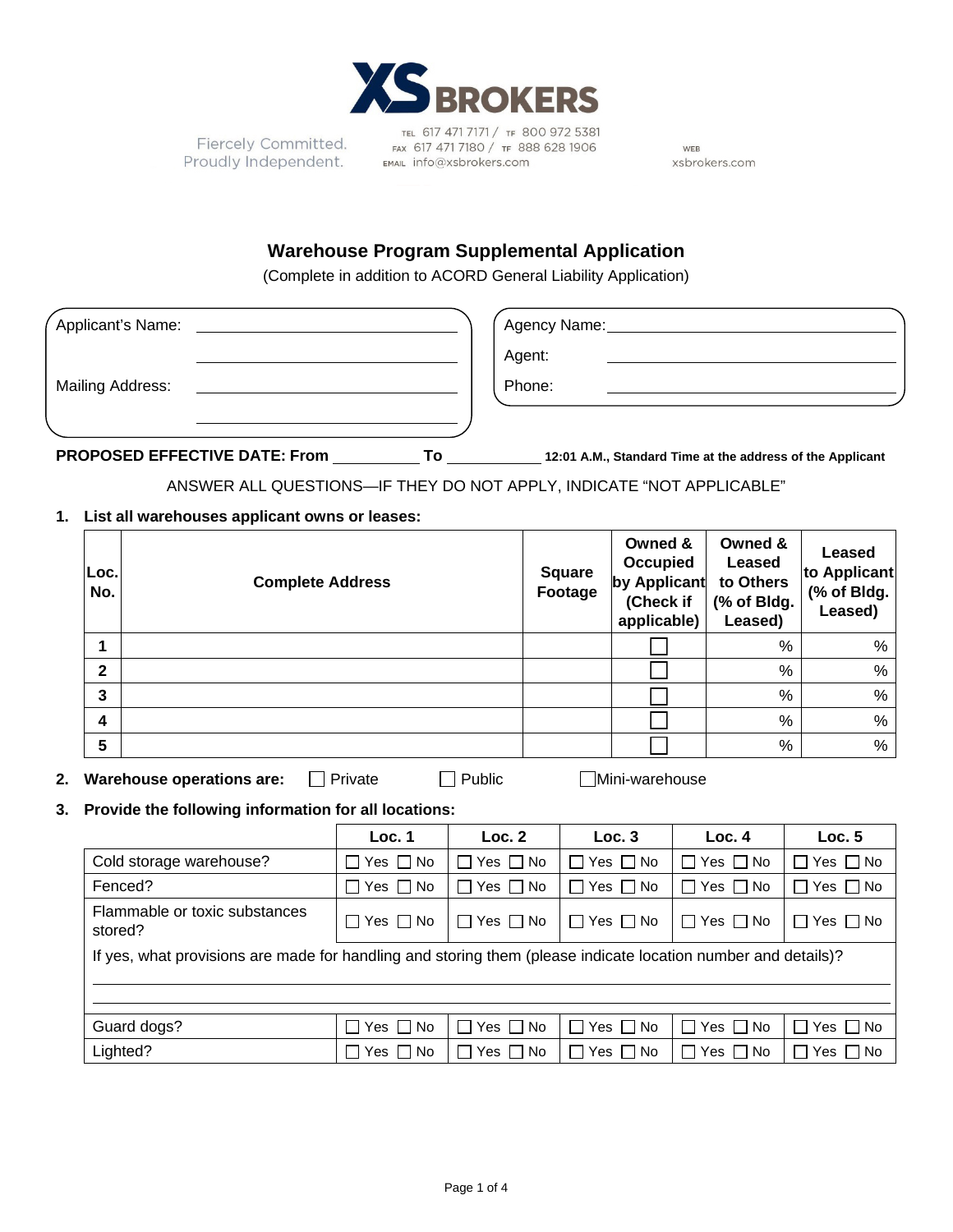|                                                        | Loc. 1                           | Loc. 2                         | Loc.3                          | Loc.4                        | Loc.5                   |  |
|--------------------------------------------------------|----------------------------------|--------------------------------|--------------------------------|------------------------------|-------------------------|--|
| Manufacturing operations?                              | Yes $\Box$ No                    | Yes $\Box$ No<br>$\Box$        | Yes $\Box$ No<br>$\mathsf{L}$  | Yes $\Box$ No<br>$\Box$      | $\Box$ Yes $\Box$ No    |  |
| Mini-warehouse?                                        | $\Box$ Yes $\Box$ No             | Yes $\Box$ No<br>$\Box$        | Yes $\Box$ No<br>П             | Yes $\Box$ No<br>П           | $\Box$ Yes $\Box$ No    |  |
| Public access?                                         | Yes $\Box$ No<br>$\mathsf{L}$    | $\Box$ Yes $\Box$ No           | Yes $\Box$ No<br>П             | П<br>Yes $\Box$ No           | $\Box$ Yes $\Box$ No    |  |
| Public showroom?                                       | $\Box$ Yes $\Box$ No             | $\Box$ Yes $\Box$ No           | Yes $\Box$ No<br>$\mathsf{L}$  | Yes $\Box$ No<br>П           | $\Box$ Yes $\Box$ No    |  |
| Customers' goods on racks or<br>pallets?               | <b>□ Racks</b><br>$\Box$ Pallets | $\Box$ Racks<br>$\Box$ Pallets | $\Box$ Racks<br>$\Box$ Pallets | Racks<br>П<br>$\Box$ Pallets | $\Box$ Racks<br>Pallets |  |
| Retail store operations?                               | $\Box$ Yes $\Box$ No             | $\Box$ Yes $\Box$ No           | $\Box$ Yes $\Box$ No           | Yes    No                    | Yes    No               |  |
| Security guards?                                       | $\Box$ Yes $\Box$ No             | $\Box$ Yes $\Box$ No           | $\Box$ Yes $\Box$ No           | $\Box$ Yes $\Box$ No         | ∏ Yes ∏ No              |  |
| Wholesale store operations?                            | $\Box$ Yes $\Box$ No             | $\Box$ Yes $\Box$ No           | $\Box$ Yes $\Box$ No           | ∏ Yes ∏ No                   | ∏ Yes ∏ No              |  |
| Does warehouse have a sprin-<br>kler system?           | $\Box$ Yes $\Box$ No             | Yes $\Box$ No<br>$\perp$       | Yes $\Box$ No<br>$\Box$        | $\Box$ Yes $\Box$ No         | l IYes IINo             |  |
| If yes, indicate location number and type of system:   |                                  |                                |                                |                              |                         |  |
|                                                        |                                  |                                |                                |                              |                         |  |
|                                                        |                                  |                                |                                |                              |                         |  |
| Any other private fire protection<br>system available? | $\Box$ Yes $\Box$ No             | $\Box$ Yes $\Box$ No           | $\Box$ Yes $\Box$ No           | $\Box$ Yes $\Box$ No         | $\Box$ Yes $\Box$ No    |  |
| If yes, indicate location number and details:          |                                  |                                |                                |                              |                         |  |
|                                                        |                                  |                                |                                |                              |                         |  |
|                                                        |                                  |                                |                                |                              |                         |  |

**4. If warehouse/building is leased, who is responsible for the maintenance?**

Indicate location number and details: **contained a set of the set of the set of the set of the set of the set of the set of the set of the set of the set of the set of the set of the set of the set of the set of the set of** 

- **5. If food stored, has applicant ever been cited for violations by any state or federal food and/or health inspection agency?** ....................................................................................................................... Yes No Indicate location number and details: **Indicate location**
- **6. To what extent is the movement of goods in the warehouse automated?**  Indicate location number and details:
- **7. Name any associations, groups, etc., the applicant belongs to as a business:**

| Antiques                       | % | Appliances                          | %    | Art                       | $\%$          |  |  |
|--------------------------------|---|-------------------------------------|------|---------------------------|---------------|--|--|
| <b>Auto Parts</b>              | % | Beer/Wine                           | %    | Boats                     | $\%$          |  |  |
| <b>Canned Foods</b>            | % | <b>Cell Phones/Pagers</b>           | $\%$ | Chemicals                 | $\%$          |  |  |
| Clothing                       | % | Collectible/Memorabilia<br>Sales    | %    | <b>Computer Equipment</b> | $\frac{0}{0}$ |  |  |
| Electronic<br>Equip/Components | % | Electronic Media (CD, DVD,<br>etc.) | %    | Fireworks                 | %             |  |  |

## **8. Commodities stored: (Indicate percentage)**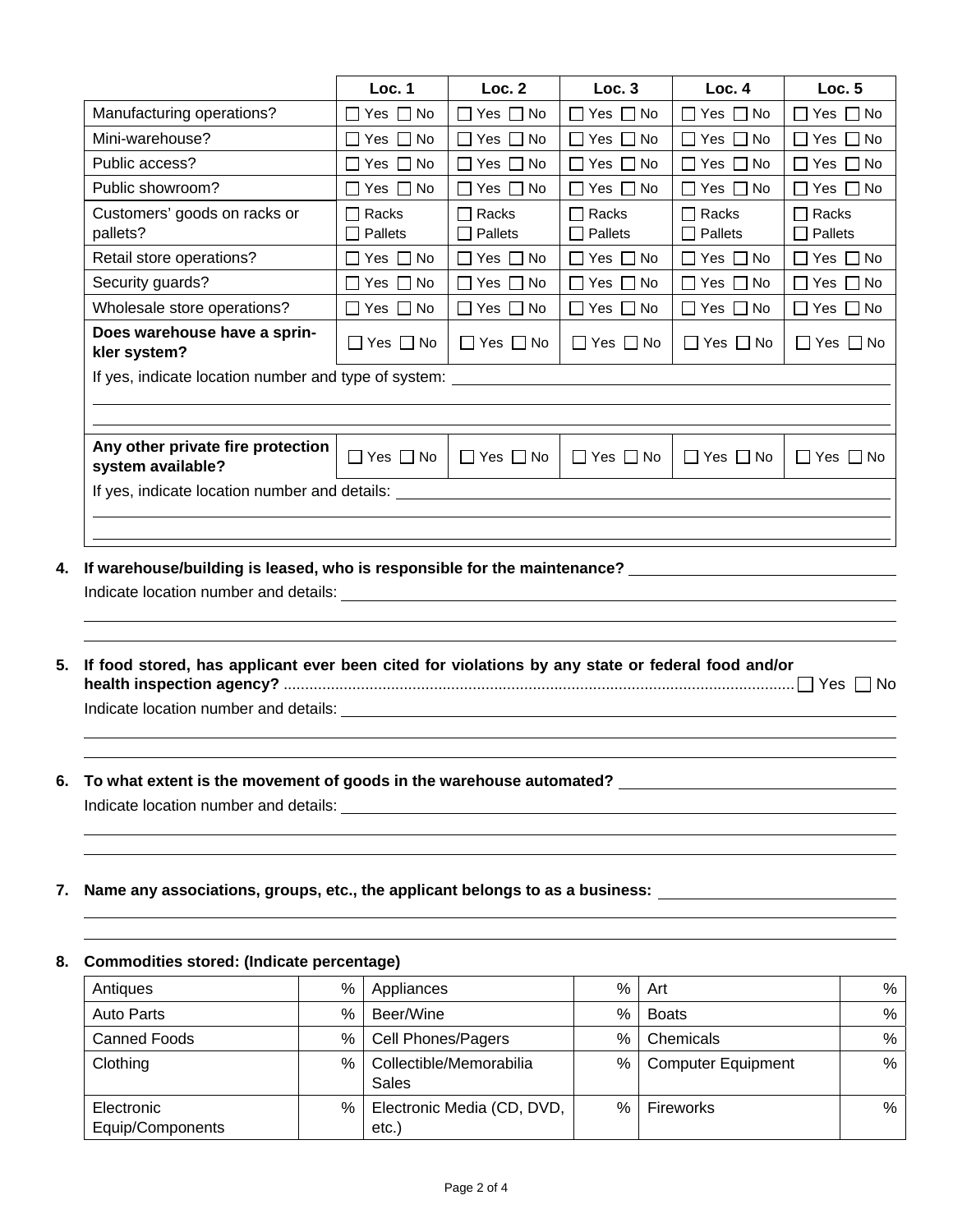| Commodities stored continued: (Indicate percentage) |  |  |
|-----------------------------------------------------|--|--|
|-----------------------------------------------------|--|--|

| %<br>%<br>$\%$<br>%<br>$\frac{0}{0}$<br>$\%$<br>$\%$<br>$\%$                                                                                                                  | Fur Apparel<br>Liquor<br>Paper Products<br>Property of Others<br><b>Rubber Goods</b><br>Telecommunication Equip-<br>ment<br><b>Toxic Substances</b> | $\%$<br>$\%$<br>$\%$<br>%<br>$\frac{0}{0}$<br>$\%$<br>%<br>% | Furniture<br><b>Museum Artifacts</b><br>Pharmaceutical<br><b>Recording Equipment</b><br>Sporting Goods/Athletic<br>Equipment<br>Televisions<br>Vitamins | $\%$<br>$\%$<br>$\%$<br>$\%$<br>$\%$<br>%<br>$\%$                                                                                                                                                                                                                                                                                      |  |  |  |
|-------------------------------------------------------------------------------------------------------------------------------------------------------------------------------|-----------------------------------------------------------------------------------------------------------------------------------------------------|--------------------------------------------------------------|---------------------------------------------------------------------------------------------------------------------------------------------------------|----------------------------------------------------------------------------------------------------------------------------------------------------------------------------------------------------------------------------------------------------------------------------------------------------------------------------------------|--|--|--|
|                                                                                                                                                                               |                                                                                                                                                     |                                                              |                                                                                                                                                         |                                                                                                                                                                                                                                                                                                                                        |  |  |  |
|                                                                                                                                                                               |                                                                                                                                                     |                                                              |                                                                                                                                                         |                                                                                                                                                                                                                                                                                                                                        |  |  |  |
|                                                                                                                                                                               |                                                                                                                                                     |                                                              |                                                                                                                                                         |                                                                                                                                                                                                                                                                                                                                        |  |  |  |
|                                                                                                                                                                               |                                                                                                                                                     |                                                              |                                                                                                                                                         |                                                                                                                                                                                                                                                                                                                                        |  |  |  |
|                                                                                                                                                                               |                                                                                                                                                     |                                                              |                                                                                                                                                         |                                                                                                                                                                                                                                                                                                                                        |  |  |  |
|                                                                                                                                                                               |                                                                                                                                                     |                                                              |                                                                                                                                                         |                                                                                                                                                                                                                                                                                                                                        |  |  |  |
|                                                                                                                                                                               |                                                                                                                                                     |                                                              |                                                                                                                                                         |                                                                                                                                                                                                                                                                                                                                        |  |  |  |
|                                                                                                                                                                               |                                                                                                                                                     |                                                              | Other:                                                                                                                                                  | $\%$                                                                                                                                                                                                                                                                                                                                   |  |  |  |
| а.<br>Annual cost of subcontracting: \$<br>b.<br>c.<br>d.<br>е.<br>Minimum General Liability limits subcontractors are required to carry: _____________________________<br>f. |                                                                                                                                                     |                                                              |                                                                                                                                                         |                                                                                                                                                                                                                                                                                                                                        |  |  |  |
|                                                                                                                                                                               |                                                                                                                                                     |                                                              |                                                                                                                                                         |                                                                                                                                                                                                                                                                                                                                        |  |  |  |
|                                                                                                                                                                               |                                                                                                                                                     |                                                              |                                                                                                                                                         | If yes, explain: <u>example and the set of the set of the set of the set of the set of the set of the set of the set of the set of the set of the set of the set of the set of the set of the set of the set of the set of the s</u><br>Does risk engage in the generation of power, other than emergency back-up power, for their own |  |  |  |

This application does not bind the applicant nor the Company to complete the insurance, but it is agreed that the information contained herein shall be the basis of the contract should a policy be issued.

**FRAUD WARNING:** Any person who knowingly and with intent to defraud any insurance company or other person files an application for insurance or statement of claim containing any materially false information or conceals for the purpose of misleading, information concerning any fact material thereto commits a fraudulent insurance act, which is a crime and subjects such person to criminal and civil penalties. **Not applicable in Nebraska, Oregon and Vermont.**

**NOTICE TO COLORADO APPLICANTS:** It is unlawful to knowingly provide false, incomplete, or misleading facts or information to an insurance company for the purpose of defrauding or attempting to defraud the company. Penalties may include imprisonment, fines, denial of insurance, and civil damages. Any insurance company or agent of an insurance company who knowingly provides false, incomplete, or misleading facts or information to a policy holder or claimant for the purpose of defrauding or attempting to defraud the policy holder or claimant with regard to a settlement or award payable from insurance proceeds shall be reported to the Colorado Division of Insurance within the Department of Regulatory Agencies.